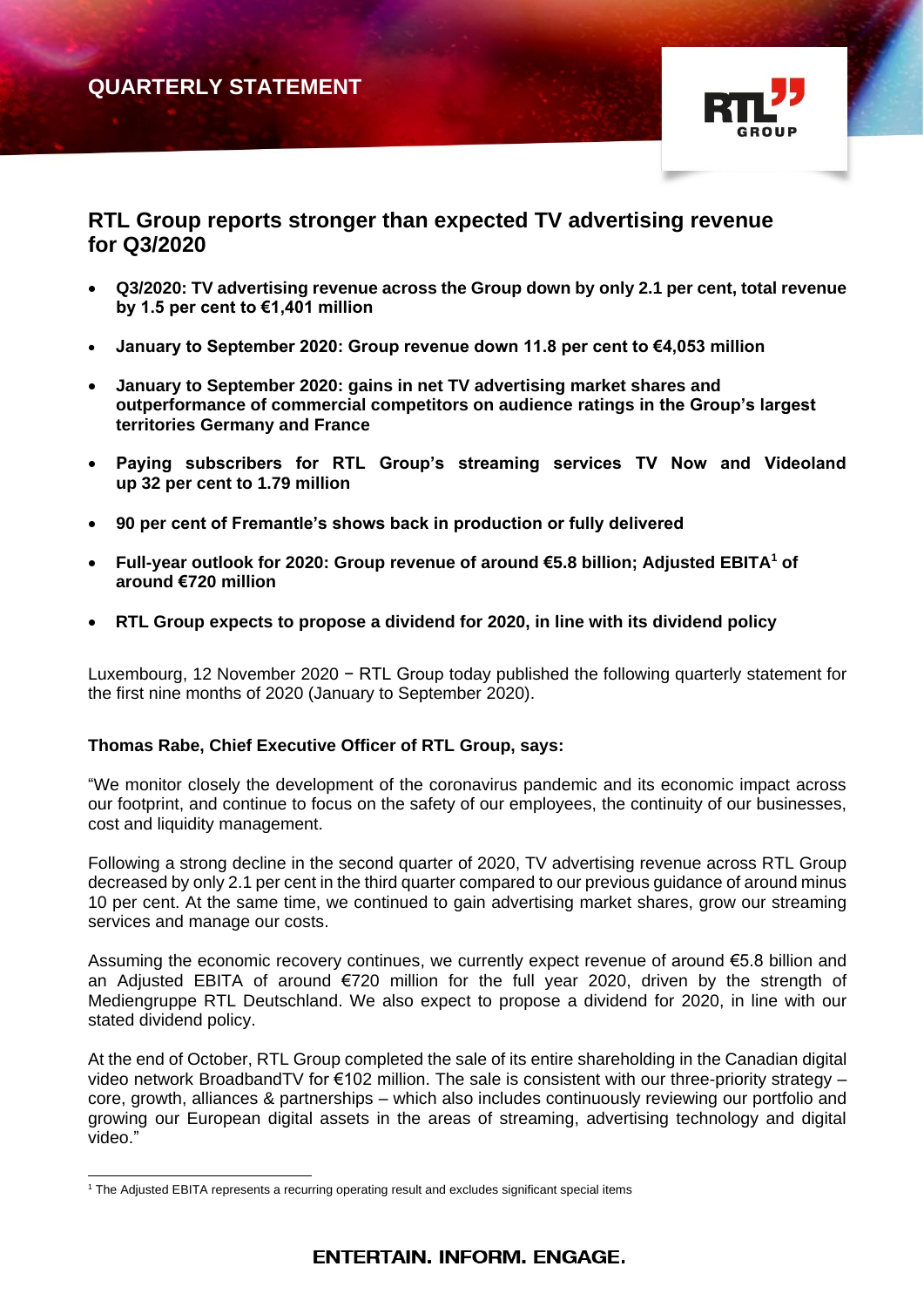

#### **Revenue**

Reported Group revenue was down 11.8 per cent to €4,053 million (January to September 2019: €4,595 million), mainly due to TV advertising markets declining across Europe in the second quarter of 2020 as a result of the Covid-19 outbreak. Group revenue was down 10.4 per cent organically<sup>2</sup>. Reported Group revenue in the third quarter of 2020 was down 1.5 per cent to €1,401 million (Q3/2019: €1,422 million).

The revenue of RTL Group's content business, Fremantle, was down 15.3 per cent to €1,038 million (January to September 2019: €1,225 million), mainly due to postponements of productions across numerous territories as a result of the Covid-19 outbreak.

RTL Group's advertising revenue was €2,115 million (January to September 2019: €2,489 million), of which €1,679 million represented TV advertising revenue (January to September 2019: €2,010 million), €210 million digital advertising revenue (January to September 2019: €226 million) and €141 million radio advertising revenue (January to September 2019: €177 million).

Streaming revenue<sup>3</sup> from TV Now and Videoland was up 24.0 per cent to  $\epsilon$ 124 million (January to September 2019: €100 million), thanks to the increased number of streaming subscriptions.

RTL Group's digital revenue was down by 1.6 per cent to €743 million (January to September 2019: €755 million), mainly due to timing of deliveries at Fremantle, the wind-down of StyleHaul and the scope exit of iGraal which was partly compensated for by higher streaming revenue.

#### **Net debt**

RTL Group has low levels of debt and significant unused and committed Bertelsmann credit facilities with no maturities before 2023. As of 30 September 2020, RTL Group had a net debt<sup>4</sup> position of €179 million (31 December 2019: net debt of €384 million).

<sup>&</sup>lt;sup>2</sup> The organic growth/decline is calculated by adjusting the reported revenue growth/decline for the impact of exchange rate effects, acquisitions and disposals, as well as other effects (mainly the wind-down of StyleHaul). When determining the exchange rate effects, the functional currency that is valid in the respective country is used. The other effects include changes in methods and reporting, if any

<sup>&</sup>lt;sup>3</sup> Streaming revenue includes SVOD, TVOD, in-stream revenue from TV Now and Videoland

<sup>4</sup> The net debt excludes current and non-current lease liabilities. Including this, net debt amounts to €582 million (€816 million at 31 December 2019)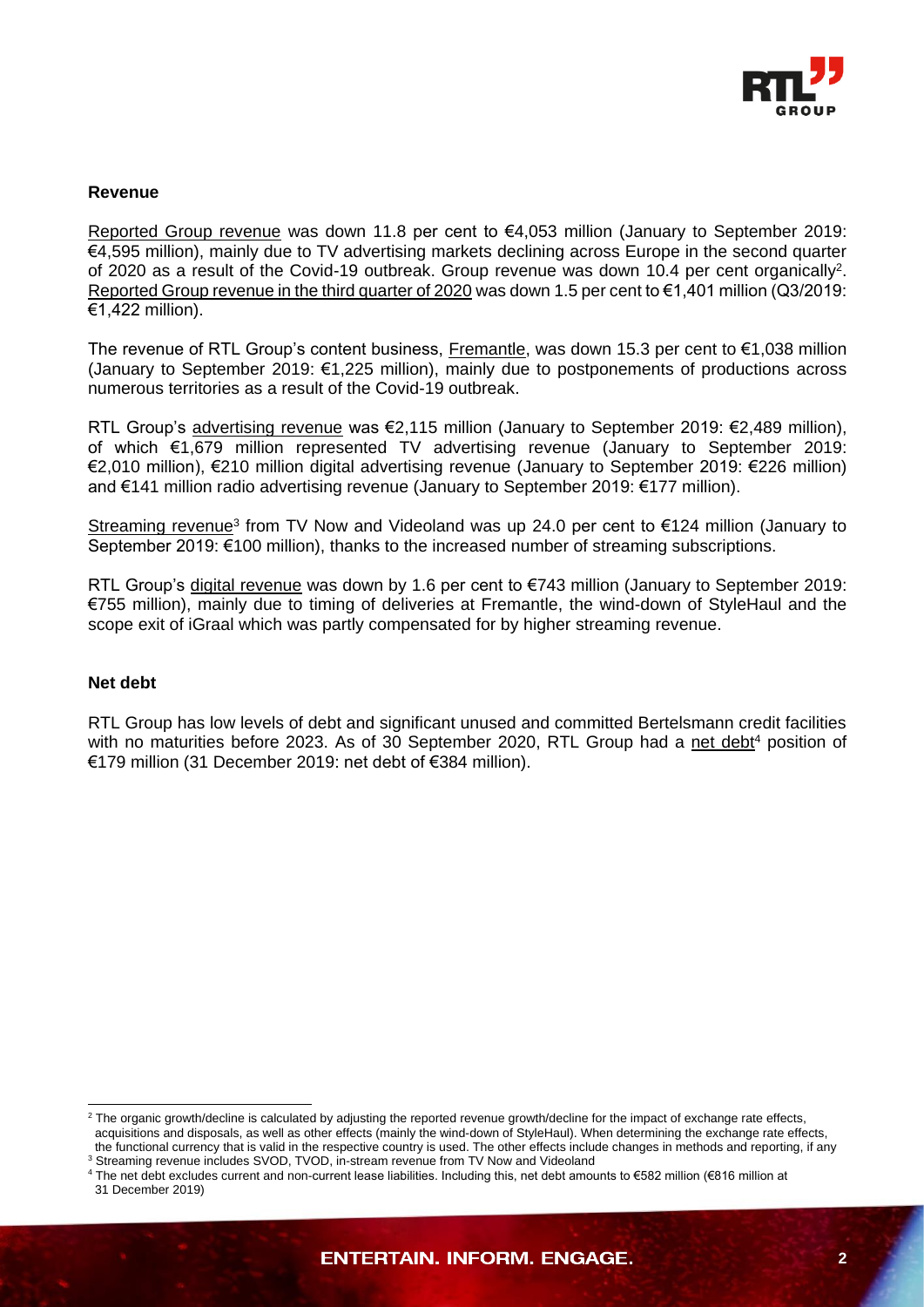

#### **Net TV advertising market growth rates and RTL Group audience shares in main target groups**

RTL Group estimates that the net TV advertising markets were down across RTL Group's key markets. A summary of RTL Group's key markets is shown below, including estimates of net TV advertising market growth rates and the audience share in the main target audience group.

| January to September 2020<br><b>RTL Group audience</b><br>share in main target<br>net TV advertising market<br>group January to<br>growth rate<br>September 2020<br>(in per cent)<br>(in per cent) | <b>RTL Group audience</b><br>share in main target<br>group January to<br>September 2019<br>(in per cent) |
|----------------------------------------------------------------------------------------------------------------------------------------------------------------------------------------------------|----------------------------------------------------------------------------------------------------------|
| 27.8 6<br>$(15.5)$ to $(16.0)$ <sup>5</sup><br>Germany                                                                                                                                             | 28.2 <sup>6</sup>                                                                                        |
| 22.8 <sup>8</sup><br>$(19.0)^7$<br>France                                                                                                                                                          | 22.9 <sup>8</sup>                                                                                        |
| 30.5 <sup>9</sup><br>Netherlands<br>$(17.6)^{5}$                                                                                                                                                   | 29.3 9                                                                                                   |

#### **Operational highlights**

At the end of September 2020, RTL Group registered **1.79 million paying subscribers** for its streaming services TV Now in Germany and Videoland in the Netherlands, up 32 per cent year on year.

On 20 October 2020, **Salto** – the joint subscription streaming service of Groupe TF1, France Télévisions and Groupe M6 – was launched in France with more than 10,000 hours of content, and the possibility to stream 20 TV channels live in HD quality. RTL Group's Bedrock provides the tech platform for the streaming service with state-of-the-art content curation and personalisation features.

**TV Now** has commissioned **UFA Fiction** to produce a four-part documentary about the life and career of German Chancellor Angela Merkel to be released at the end of 2021. The script will be written by Stefan Aust, author and publisher of *Welt* and *Welt am Sonntag* and former editor-in-chief of the German news magazine *Der Spiegel.*

**Fremantle** enjoyed creative successes and showed world-leading production innovation across all genres in the first nine months of 2020 with *American Idol*, the reality-dating formats *Five Guys a Week* on Channel 4 and *Too Hot to Handle* on Netflix as well as with gameshows such as *Family Feud* and *The Price is Right* across the world. Fremantle also continued its push into **drama production** with the launches of *The New Pope* on Sky Italia, *The Investigation* on TV2 in Denmark, *We Are Who We Are* on HBO and Sky Italia and *Deutschland 89* on Amazon Prime. In 2020 in total, Fremantle expects to deliver 42 dramas (including movies, high-end scripted series and daily dramas) from 16 territories, up from 36 delivered from 11 territories in 2019.

On 28 October 2020, RTL Group announced that it has completed the sale of its entire shareholding in the Vancouver-based digital video network **BroadbandTV** to BBTV Holdings Inc., effective on 28 October 2020, for €102 million.

<sup>5</sup> Industry/IREP and RTL Group estimates

<sup>&</sup>lt;sup>6</sup> Source: GfK, Target group: 14 to 59, including pay-TV channels

<sup>7</sup> Source: Groupe M6 estimate

<sup>8</sup> Source: Mediamétrie. Target group: women under 50 responsible for purchases (free-to-air channels M6, W9, 6ter and Gulli as of September 2019)

<sup>9</sup> Source: SKO. Target group: 25 to 54, 18h-24h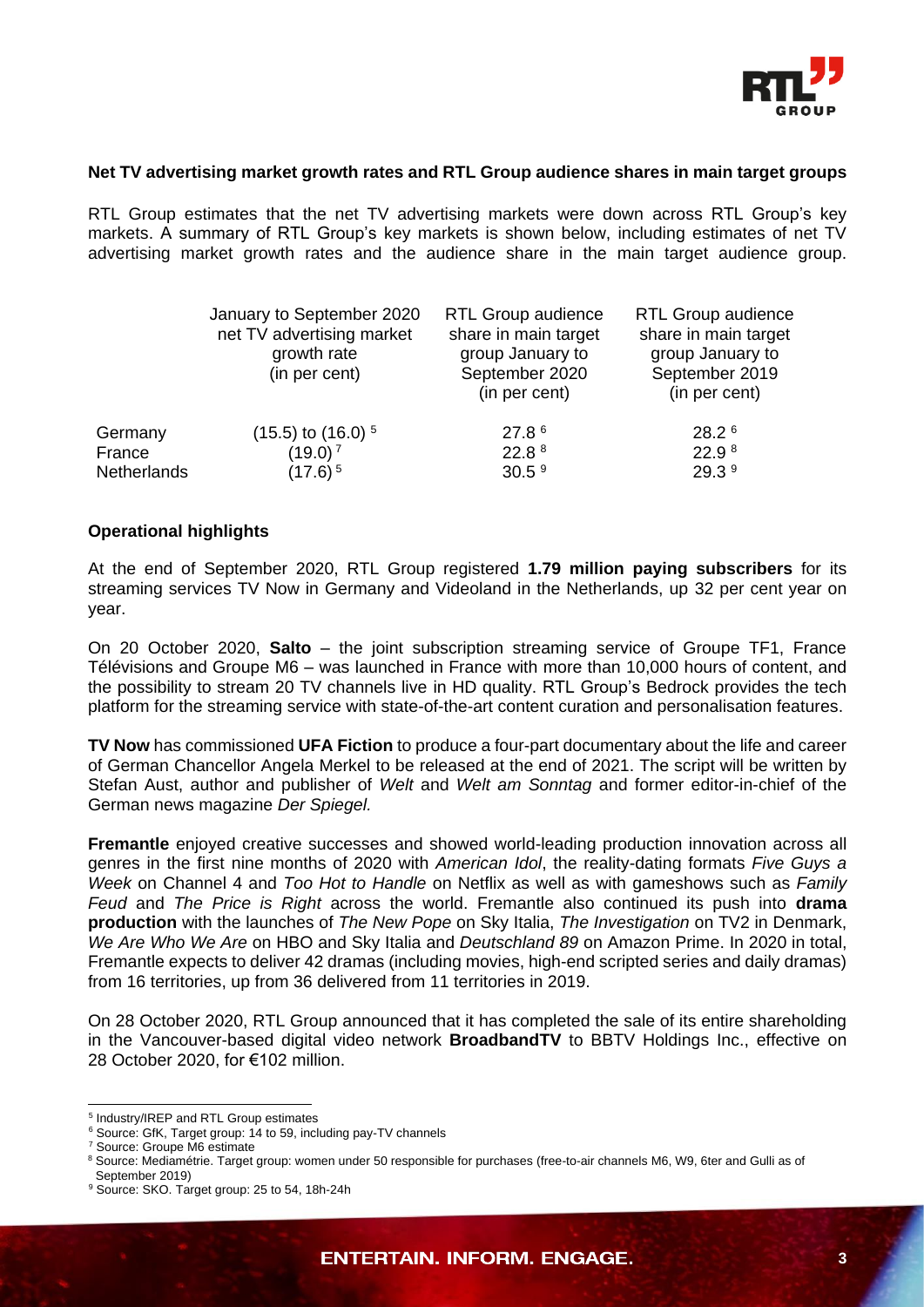

After the sales house Media Impact (Axel Springer) became a partner of the German **Ad Alliance** for its digital inventory in January 2020, Ad Alliance and Media Impact will intensify their partnership and expand their advertising sales cooperation to Media Impact's print titles, for example *Bild* and *Welt*, starting in January 2021.

On 1 January 2021 Deutsche Telekom will become a partner of the German log-in alliance **European NetID Foundation** – initiated by Mediengruppe RTL Deutschland, ProSiebenSat1 and United Internet.

Following the German example, Groupe M6 and Prisma Media partnered in September 2020 to launch the podcast platform **Audio Now in France**. More than 100 French podcasts from the catalogues of Groupe M6, Prisma Media and partner publishers were available on the platform upon its launch in September 2020.

#### **Outlook**

Assuming that the economic recovery continues, RTL Group expects its total revenue for the full year 2020 to be around €5.8 billion and its Adjusted EBITA to be around €720 million, driven by the strength of Mediengruppe RTL Deutschland.

RTL Group's dividend policy, presented in August 2019, remains unchanged: RTL Group plans to pay out at least 80 per cent of the Group's full-year net result attributable to RTL Group shareholders, adjusted for any material non-cash impacts such as impairments and deferred taxes. For 2020, RTL Group's management currently expects to propose a dividend in line with this dividend policy.

Figures presented in this quarterly statement are not audited.

For further information please contact:

**Media/Investor Relations** Oliver Fahlbusch Phone: +352 2486 5200 [oliver.fahlbusch@rtlgroup.com](mailto:oliver.fahlbusch@rtlgroup.com)

**About RTL Group**